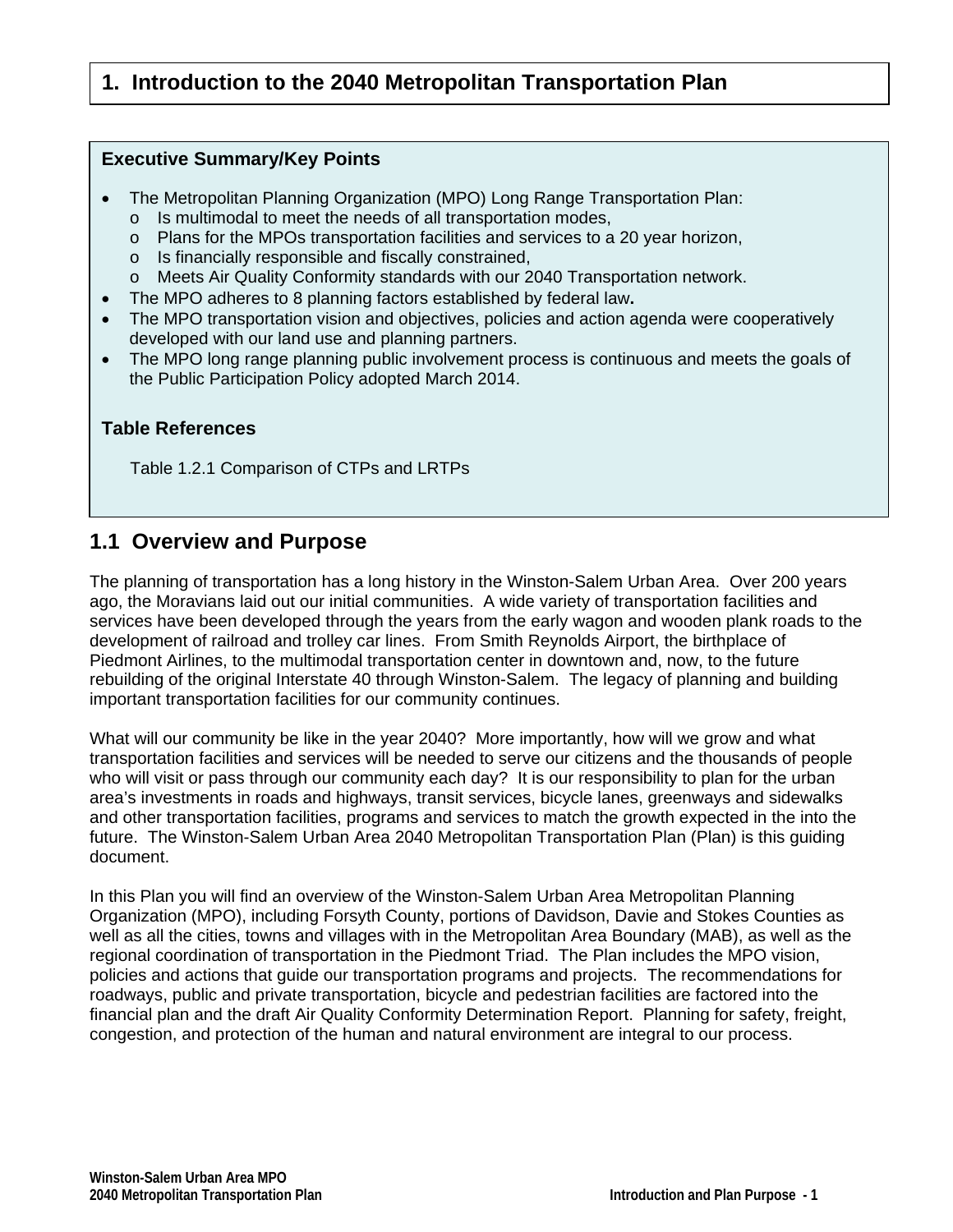# **1.2 What is the Plan?**

The Winston-Salem Urban Area 2040 Metropolitan Transportation Plan is a federally mandated document that must adhere to specific requirements. The Plan must have a vision that meets our community goals, it must provide for all transportation modes, it must have a minimum twenty year planning horizon, and it must be financially constrained where projected revenues meet the costs of the transportation facilities we have planned. The Winston-Salem Urban Area Plan has been developed as a piece of a larger regional plan for the Piedmont Triad Area, in coordination with the Piedmont Authority for Regional Transportation (PART) and the Metropolitan Planning Organizations for Greensboro, High Point and Burlington-Graham urban areas.

Metropolitan areas in North Carolina prepare two distinct, but related transportation plans: **1. Comprehensive Transportation Plan (CTP)** show all of the existing and new and expanded major roads, transit services, bicycle and pedestrian facilities and related transportation improvements that meet the growth and mobility needs as far out into the future as can be envisioned. The CTP is a State requirement and provides the MPO vision of future needs that ties into the North Carolina statewide long range plan - **NCDOT From Policy to Projects - 2040 Plan** found in the Appendix.

**2. Metropolitan Transportation Plan (MTPs (formerly called the Long Range Transportation Plan or LRTP)** is a subset of the CTP and shows the new and expanded roads, transit services, bicycle and pedestrian facilities and related transportation improvements that will meet federal air quality standards and can be reasonably assumed to be funded and built by the year 2040.

This document addresses only the MTP (Plan). The following **Table 1.2.1** summarizes the important features and differences between the two plans.

| <b>Plan</b>              | Winston-Salem Urban Area MPO 2040<br><b>Metropolitan Transportation Plan</b> | Winston-Salem Urban Area MPO<br><b>Comprehensive Transportation Plan</b> |
|--------------------------|------------------------------------------------------------------------------|--------------------------------------------------------------------------|
| Area Covered             | Forsyth and portions of Davidson, Davie and<br><b>Stokes Counties</b>        | Same                                                                     |
| Who requires the plan    | <b>Federal Government</b>                                                    | <b>State Government</b>                                                  |
| Planning Horizon         | 2040                                                                         | No Set Year                                                              |
| <b>Fiscal Constraint</b> | Yes                                                                          | No                                                                       |
| Air Quality Conformity   | Yes                                                                          | No                                                                       |

# **Table 1.2.1 Comparison of CTPs and MTPs**

The Winston-Salem Urban Area consists of two counties that have had air quality issues with the pollutants carbon monoxide (CO) and particulate matter (PM 2.5). Forsyth County is considered in maintenance for CO and Davidson County has been designated as non-attainment for PM 2.5 by the United States Environmental Protection Agency. In 1990, the Clean Air Act Amendments tied transportation funding to air quality goals. Due to the air quality issues within the MPO, the Street and Highway portion of the Plan must meet Air Quality Conformity by meeting established pollutant budgets defined by the North Carolina Division of Air Quality and developed for each planning horizon year period. A more detailed discussion of the process and the Air Quality Conformity Determination is provided in the draft document in Chapter 8. The Plan has been developed in coordination with the draft Air Quality Conformity Analysis Report and Conformity Determination and the Fiscal Year 2016- 2025 Metropolitan Transportation Improvement Program (MTIP).

Given the limited financial resources at the federal, State and local levels, the rapidly increasing costs of fuel and construction materials, the heightened air quality standards, and the desire by the citizens in the Winston-Salem Urban Area to maintain a high quality of life, the emphasis of the Plan is to provide a better balance of transportation facilities, programs and services that will serve the urban area's future travel needs.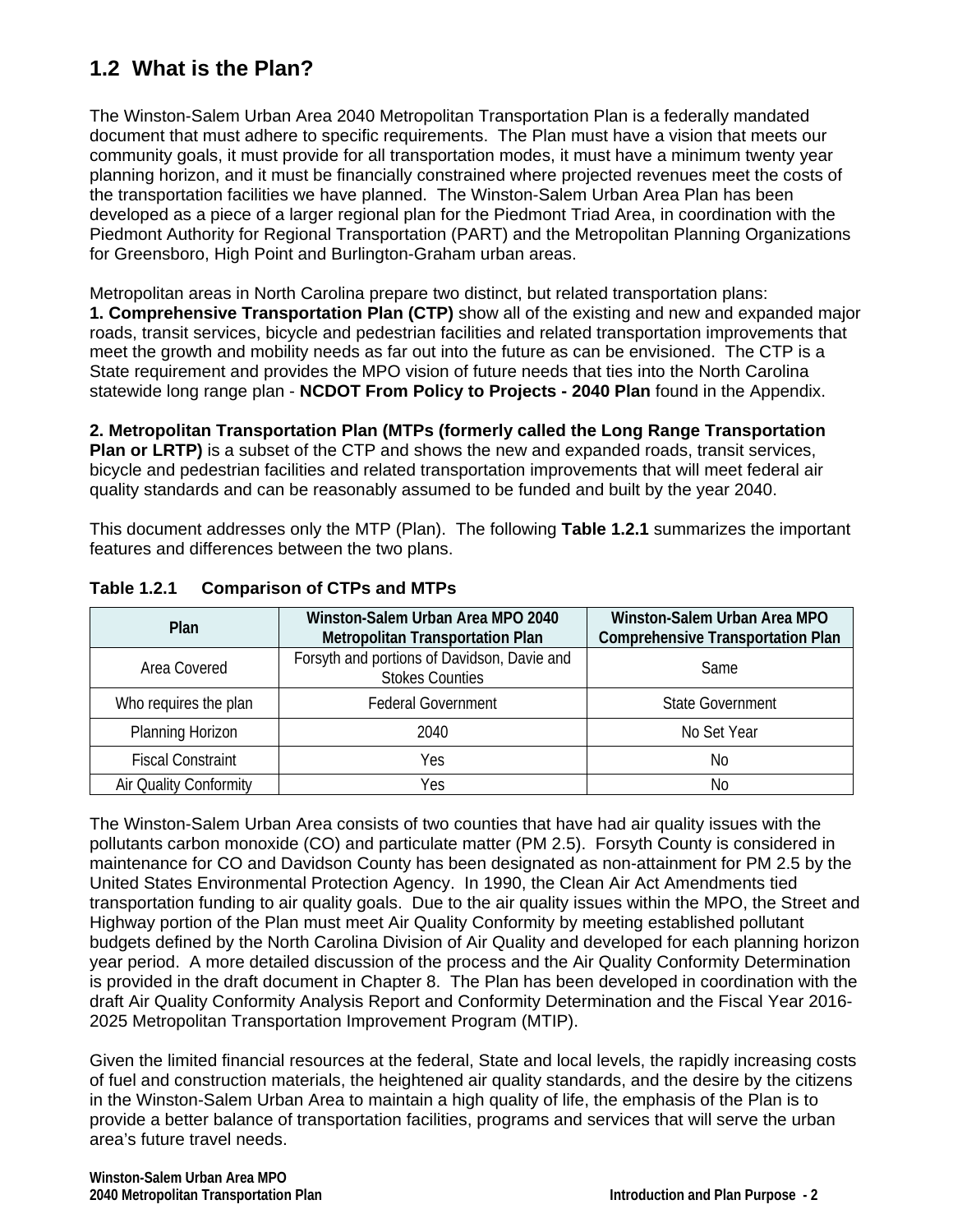# **1.3 Eight Planning Factors**

Under the provisions of the Moving Ahead for Progress in the 21st Century Act (MAP-21), all MPOs are required to consider eight (8) broad planning factors in the development of multi-modal transportation plans and programs. MAP-21 requires that "the metropolitan transportation planning process for a metropolitan area...shall provide for consideration of projects and strategies that will..." accomplish the following objectives. Each of the 8 planning factors is addressed individually below:

#### **1. SUPPORT THE ECONOMIC VITALITY OF THE METROPOLITAN AREA, ESPECIALLY BY ENABLING GLOBAL COMPETITIVENESS, PRODUCTIVITY AND EFFICIENCY.**

The Winston-Salem Urban Area MPO has worked with the North Carolina Department of Transportation (NCDOT) and other State and federal agencies for many years on a variety of transportation projects to support the economic vitality of the area.

One of the most important projects for the urban area is the creation of a regional transportation system for the Piedmont Triad. The Piedmont Authority for Regional Transportation (PART) continues to develop a regional transportation system (regional bus, vanpools, park-and-ride lots, and connections to passenger rail lines, etc.) that will link the Winston-Salem Urban Area with the cities of Greensboro, High Point and Burlington-Graham; Guilford County, the Piedmont Triad International Airport (PTIA), and the outlying communities and counties in the region. For example, PART runs Express Bus Service that provides efficient transportation for hundreds of daily commuters from Piedmont Triad cities to the PTIA. This kind of service, along with the other modes of transportation being developed, helps make the Winston-Salem Urban Area very attractive for large businesses and industries like FedEx, Caterpillar and Herbalife to locate here, and aids in the overall economic vitality and global competitiveness of the urban area.

Another important project to the Urban Area will be the future completion of the Interstate 74 highway. The proposed freeway will provide a direct connection from the industrialized regions of the upper Midwest and Canada to the coastal ports and areas of North and South Carolina. The Urban Area's economy will benefit from the highway with increased tourism and enhanced transportation options for people and goods. Interstate 74 (also commonly called the Northern Beltway, Eastern Section), from US 52 to US 311, is currently under construction by NCDOT and will greatly enhance the efficiency of the urban area's overall street and highway network, particularly on US 52 and Business 40 (US 421) in Winston-Salem.

Other major transportation projects contained in this plan also will aid the movement of people and goods and enhance the economic vitality of the area. For example, the construction of the Research Parkway (also known as the Salem Creek Connector) and the planned improvements to Business 40 (US 421) are geared to improving access into downtown Winston-Salem and will continue to boost the revitalization of the central business district (CBD). Currently under construction, the Research Parkway from US 52 will provide direct access to the growing campus of Winston-Salem State University (WSSU) and to the Wake Forest Innovation Quarter (WFIQ), a campus of biomedical science, information technology, advanced materials and engineering anchored by Wake Forest Baptist Medical Center, Inmar and Wells Fargo that is currently under construction. Up to 30,000 medical and technology jobs are anticipated to be generated in the park, further enhancing the revitalization and growth of the downtown core. This type of development will give the Winston-Salem Urban Area a strong position in the global marketplace.

A couple of other major highway projects are under construction that will provide much better access and traffic flow to business parks, industrial sites, and future development areas. These include the widening of Union Cross Road with the reconstruction of the Interstate 40 and Interstate 74 (US 311) interchanges, and the new Macy Grove Road interchange on Business 40 (US 421) that will improve access to a growing industrial and warehousing area east of Kernersville along East Mountain Street. To complement that project, East Mountain Street/West Market Street has recently been widened to a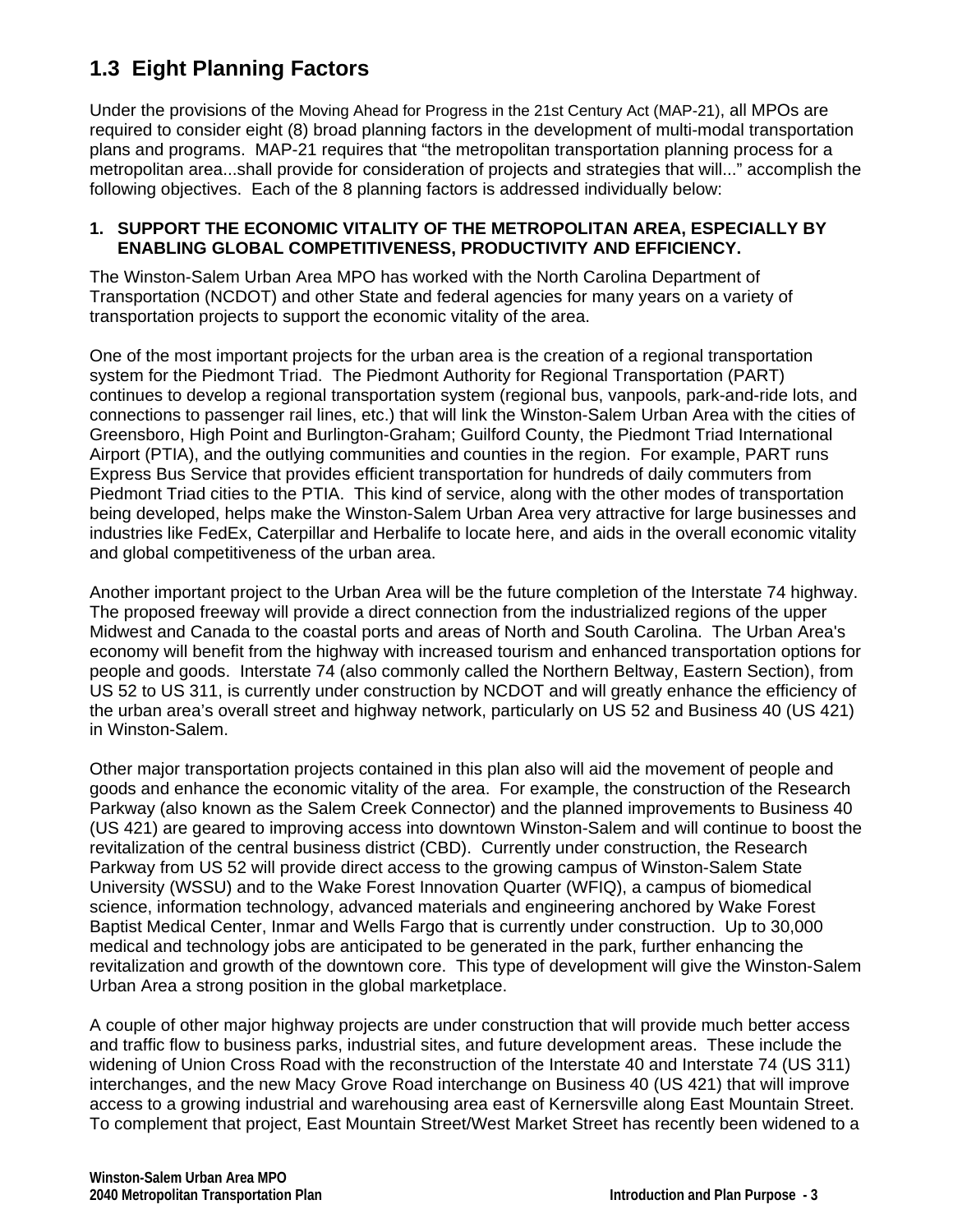four lane divided boulevard in Guilford County from NC 68 to the town of Colfax along that industrial corridor.

#### **2. INCREASE THE SAFETY OF THE TRANSPORTATION SYSTEM FOR MOTORIZED AND NON-MOTORIZED USERS.**

The Winston-Salem Urban Area is strongly committed to increasing the safety of the transportation system for motorized and non-motorized users as shown in the following examples. Since 1987, the City of Winston-Salem Department of Transportation (WSDOT) has produced an annual Safety Improvement Report to identify locations in the City of Winston-Salem where the transportation system (primarily street intersections) needs improvements. Studies are conducted on each of the hazardous locations to develop the appropriate solutions. Follow-up studies are also conducted to monitor the progress of the implemented solution. The NCDOT also conducts similar safety improvement studies on streets and intersections in the remainder of the Urban Area. Improved safety of the transportation system also helps to reduce congestion and improves air quality. The Safety Improvement Programs are included as an important on-going strategy in the Congestion Management Processes (CMP) Plan later in this document.

In addition to the Safety Improvement Programs, other steps are taken to ensure that safety is considered. The MPO considers safety as one of the most important factors in analyzing and selecting projects for funding and implementation. In the biennial prioritization process projects are evaluated and ranked using NCDOT's accident history data as an indicator of a safety deficiency. An analysis of pedestrian and bicycle accidents was conducted in 2012, and is described in the Bicycle and Pedestrian Element. Proposed development plans are reviewed with an eye towards improving safety, and sites are checked for existing crash patterns. Developers may be asked to complete work that will help mitigate crash problems.

The Urban Area also supports the implementation of a number of other projects to ensure the safety of its users including: the construction of median guardrails on all freeways in the urban area, replacement of deficient bridges and structures, a safe and convenient multi-modal transportation center in downtown Winston-Salem, and the construction of sidewalks, pedestrian bridges, greenways and other facilities for the safe movement of bicyclists and pedestrians.

For the Winston-Salem Transit Authority (WSTA), safety is of the utmost importance to its operations. From the delivery of regular route transit services, Trans-Aid, nighttime and weekend transit options, the safety of its passengers and drivers is critical. WSTA takes great pride in maintaining an excellent safety record for all of its staff including the management and bus maintenance personnel.

#### **3. INCREASE THE SECURITY OF THE TRANSPORTATION SYSTEM FOR MOTORIZED AND NON-MOTORIZED USERS.**

With regard to security, the WSDOT is a member of Forsyth County's Homeland Security Domestic Preparedness Task Force, representing the interests of all the public works agencies within the county and has helped in the preparation of various vaccination plans for pandemic diseases for the entire urban area and is available to complete other planning and traffic operations work.

WSTA, as described above, participates in local efforts to improve security. WSTA is part of Forsyth County's emergency service plan and will provide transportation on an as-needed basis if an incident occurs. WSTA also is a member of Forsyth County's Homeland Security Domestic Preparedness Task Force. WSTA management, in conjunction with the City of Winston-Salem Police Department, has developed plans to evacuate the downtown Transportation Center in the case of a threats, emergencies or incidents. The Police Department and WSTA continue to refine plans to deal with incidents on individual buses. Finally, WSTA continues to study other options to increase the security of its system and for its patrons.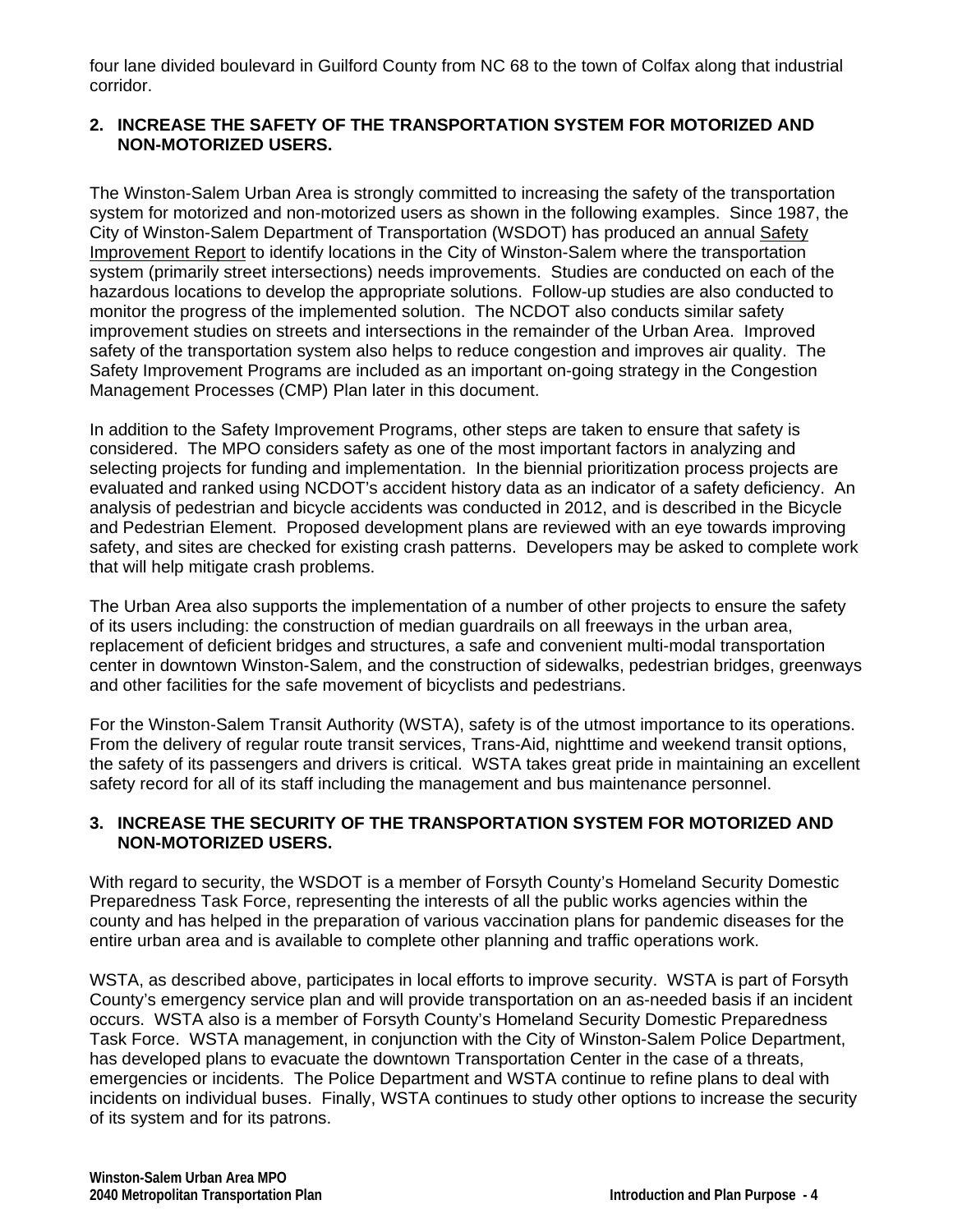#### **4. INCREASE THE ACCESSIBILITY AND MOBILITY OPTIONS AVAILABLE TO PEOPLE AND FOR FREIGHT.**

Increasing the accessibility and mobility options available to people and for freight is one of the most important objectives to the Winston-Salem Urban Area. The Urban Area's options are substantially enhanced by the transportation planning process and system improvements proposed in this plan. This will come about in two ways: better land use and transportation planning and providing the necessary resources to enhance the existing transportation system. Through better land use and transportation planning, land use policies will need to be implemented to support transit usage, walking and bicycling, and reduce our dependency on the automobile. More compact development patterns at activity centers and along transit corridors will make the transit system more economically self-sustaining. In the neighborhoods, transit-oriented design emphasizing a mix of uses and easy pedestrian access to shopping and services will lessen the need to drive.

The Urban Area has been active in planning for and providing safe and efficient freight distribution routes. Understanding the relationship between urban goods movement and land use planning has improved the Urban Area's ability to plan for new road facilities and improve existing streets and highways, replace deficient bridges in a timely manner, make necessary railroad crossing improvements, and route vehicles to minimize impacts in residential neighborhoods.

While the automobile continues to be a major means of travel in the Urban Area, the provision of sufficient financial resources to increase the availability of convenient and affordable public transportation including buses, vanpools and rail will be critical for travel between neighborhoods, retail and employment centers, and will assist to reduce congestion on the streets and highways. For example, the successful use of federal Job Access and Reverse Commute (JARC) funds provides various public and private agencies the needed resources to provide needed transportation services beyond WSTA's scope of operations.

#### **5. PROTECT AND ENHANCE THE ENVIRONMENT, PROMOTE ENERGY CONSERVATION, IMPROVE THE QUALITY OF LIFE AND PROMOTE CONSISTENCY BETWEEN TRANSPORTATION IMPROVEMENTS AND STATE AND LOCAL PLANNED GROWTH AND ECONOMIC DEVELOPMENT PATTERNS.**

For decades, the Winston-Salem Urban Area has supported efforts to protect and enhance the human and natural environment, promote energy conservation, and improve the quality of life for citizens with its transportation investments.

An early example of this commitment was made in the mid-1950's when the City of Winston-Salem, working with NCDOT, designed and built a bypass around the core of Old Salem, a historic Moravian town. The road project enabled the area to divert large volumes of trucks and other vehicles off of Main Street (at the time this was US 52), providing an opportunity to protect the historical and cultural significance of the area. With this project, Old Salem has become nationally known for its preservation and restoration of this historic community. A similar road project, the Bethabara Park Boulevard, achieved many of the same results in and around the historic Bethabara Park area.

A comprehensive transportation and land use study was completed for the Town of Bethania - a designated National Historic Landmark. Recommendations for short-range improvements have been implemented while Bethania and the surrounding neighborhoods work toward solving long-range traffic problems. The future implementation of the Northern Beltway (Western Section) will provide the long anticipated bypass that will divert through traffic and protect this historic Moravian community.

MPO staff continues to be active in neighborhood traffic planning and the implementation of traffic calming measures to address a variety of traffic conditions throughout the Urban Area. In several locations (London Lane, Lockland Avenue, Pecan Lane, etc.) the City of Winston-Salem has worked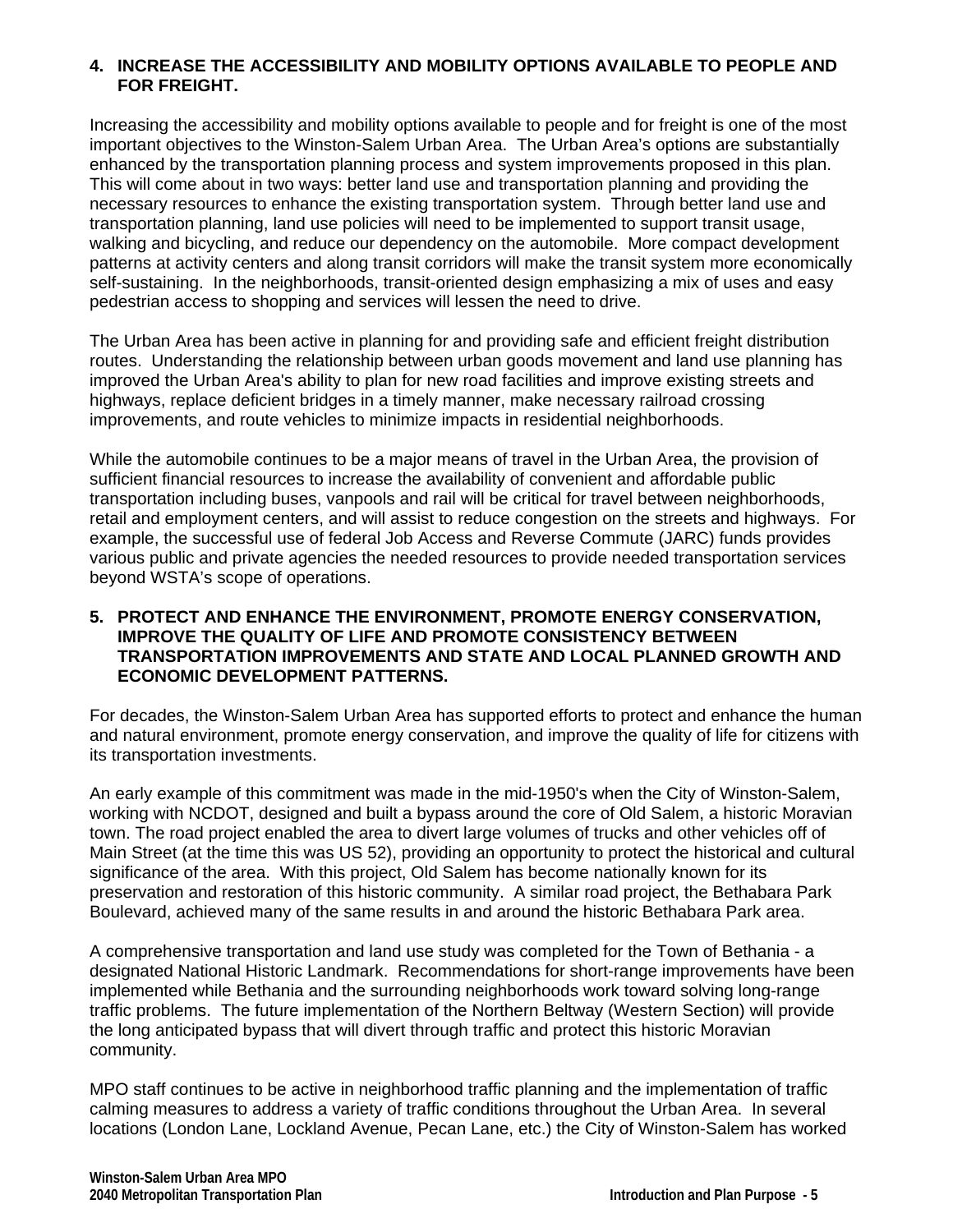with neighborhood associations and property owners to develop low cost and effective ways to slow the speed of residential traffic and improve the quality of life in these areas.

On a project by project basis, the Urban Area has supported the provisions of the National Environmental Policy Act of 1969 (NEPA), which require a full environmental review of federally funded transportation projects, particularly streets and highways. NEPA has been successful locally by involving the general public in the planning process to determine the impacts of transportation facilities to the man-made and natural environments. Environmental Impact Statements (EIS), Environmental Assessments (EA) and Categorical Exclusions (CE) are the tools used to evaluate the impacts of these projects and to determine ways to mitigate those impacts.

The Urban Area also has been a leader in North Carolina for its energy conservation and contingency planning. In 1983, the Urban Area hired a consultant to develop an "Energy Conservation /Contingency Plan". The purpose of the plan was to provide a framework for implementing an organized program of strategies to conserve energy and manage the impacts of an energy shortage should one develop. An important consideration in developing the plan was for the overall program to be both politically and economically feasible. The plan focused on two basic functions: identification and analysis of transportation strategies to conserve fuel on a daily basis and provision of step-bystep guidance on actions to be taken in the event of an energy supply shortage. Many of the strategies toward conserving fuel on a daily basis were implemented and are still being used today. For example, park and shuttle lots were built on the northern and western edges of downtown Winston-Salem to encourage transit usage and minimize automobile travel. Working with PART, additional park-and-ride lots have been built in other locations around the Urban Area for the regional transit system.

The Urban Area has also been working with the NCDOT in protecting wetland areas by purchasing tracts of land that have wetland characteristics. This land-banking approach has served well to protect wetlands for future generations. Also, the Urban Area continues to develop the computerized traffic signal system which was installed and became operational in 1998. The current signal system for the City of Winston-Salem controls 372 signals, of which 318 are coordinated across 47 individual zones. To reduce communication failure rates, the central signal system software was updated in 2011. A full Signal System Upgrade project (C-5224), is underway. This project will install a new fiber-optic communications network and upgrade intersection cabinets and equipment. This project is scheduled to be complete in 2016. At the end of the project, the system will include approximately 400 signalized intersections and 150 miles of fiber optic communication cable.

#### **6. THE INTEGRATION AND CONNECTIVITY OF THE TRANSPORTATION SYSTEM, ACROSS AND BETWEEN MODES, FOR PEOPLE AND FREIGHT.**

The Winston-Salem Urban Area has developed and supported many programs and projects that enhance the integration and connectivity of the transportation system, across and between modes, for both people and freight. The best example was the completion of the multi-modal transportation center in downtown Winston-Salem in 1997. The facility provides a central transfer point for citizens using WSTA's regular-route buses in Winston-Salem, PART's express buses which provide a regularroute connection to Greensboro, High Point, the Piedmont Triad International Airport (PTIA), and numerous commercial areas and business parks near to NC 68 in Guilford County.

The multi-modal transportation center also links WSTA and PART bus services with citizens using Greyhound/Trailways, taxis and other for-hire vehicles, bicyclists and pedestrians, and those citizens utilizing the PART AMTRAK Connector to High Point's renovated railroad station. In the future, the City has studied and is considering the feasibility of streetcars, trolleys and a possible light-rail line connecting with the multi-modal transportation center will enhance the mobility options for citizens in the Urban Area. The multi-modal transportation center is also home to WSTA's Mobility Manager office. The office uses a variety of computer and satellite technologies to determine the most efficient route for Trans-Aid vehicles and other WSTA buses to use. The Mobility Manager project has greatly enhanced the mobility and accessibility of citizens using the entire transit system and will continue to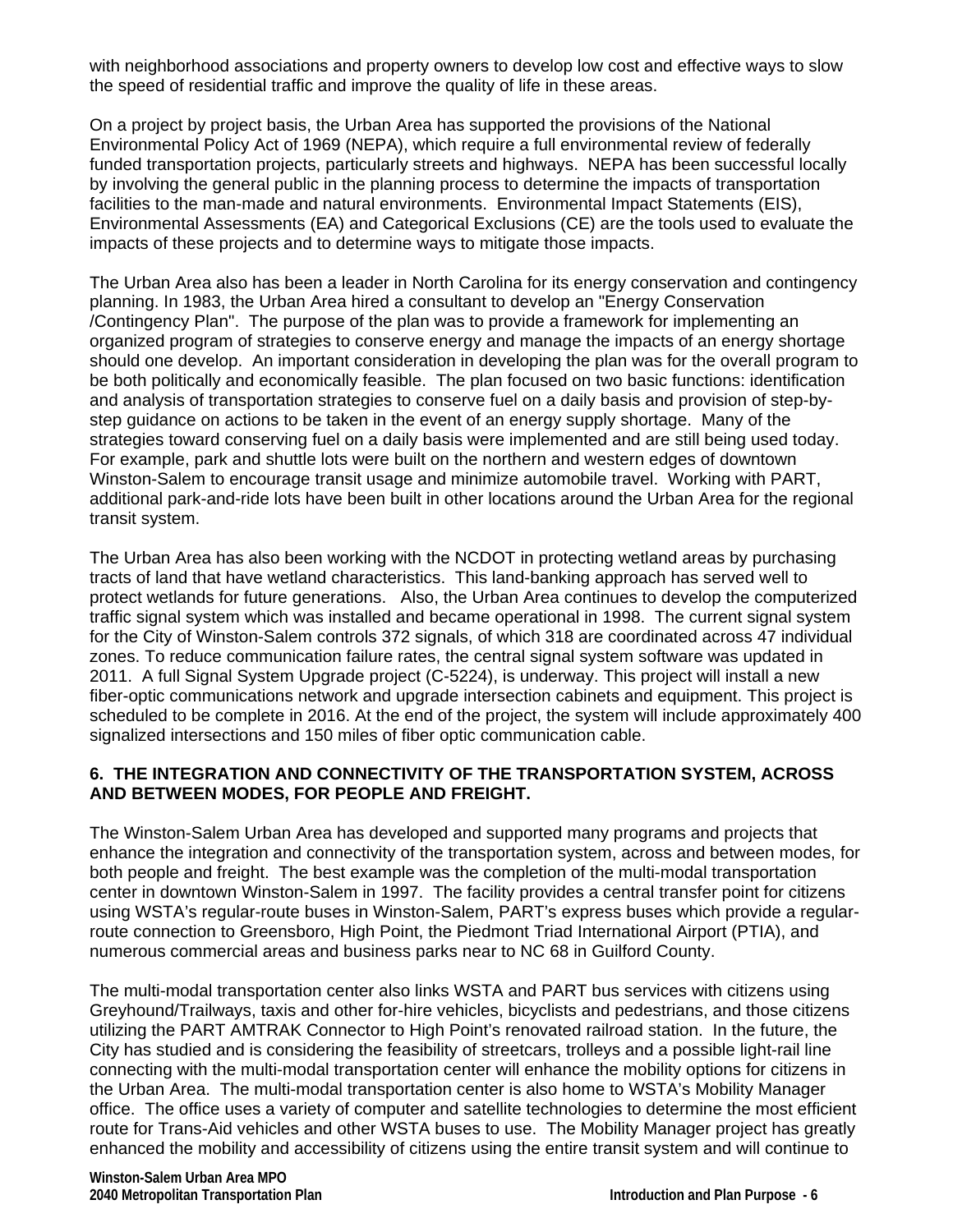improve through the years as the new system is expanded and fully implemented. As mentioned in planning factor 4, the Urban Area has been active in planning and providing for the safe and efficient movement of freight. Improvements to US 52 and Business 40 (US 421), completion of the Northern Beltway (Eastern Section) (Interstate 74), and programmed bridge and railroad crossing replacements will also improve freight movement in the area.

# **7. PROMOTE EFFICIENT SYSTEM MANAGEMENT AND OPERATION.**

As mentioned above, the Winston-Salem Urban Area strongly supports the efficient management and operation of the overall transportation system, whether it is WSTA's Mobility Manager project or the City of Winston-Salem's computerized traffic signal system. Changeable message signs are used to alert drivers of congestion, accidents, or other traffic problems on the highway system and to direct drivers away from the problem areas.

The City of Winston-Salem and the NCDOT both own and operate traffic surveillance camera systems, share the video information and coordinate the operation of the cameras, changeable message signs, and traffic signals to assure that traffic is managed seamlessly for the traveling public. Given the scarcity of financial resources, it is imperative all modes of the transportation system are operated and maintained in an efficient and effective way.

# **8. EMPHASIZE THE PRESERVATION OF THE EXISTING TRANSPORTATION SYSTEM**.

There is a growing realization that preservation of the existing transportation system in the Winston-Salem Urban Area is extremely important for the safe and efficient movement of people and goods. While new roads, highways, sidewalks, greenways and other transportation facilities are badly needed, proper maintenance of the existing system is just as important, if not more so. To illustrate this point, the Urban Area has had the dubious distinction the last several years of having one of the worst bridges in the state, the Business 40 (US 421) bridge over Liberty Street in downtown Winston-Salem. A plan has been developed to replace this bridge and several others along this corridor in the next few years, but its completion will be difficult and costly.

NCDOT has led the way in trying to address a massive backlog of deficient roads, bridges, and highway facilities in the Urban Area. A significant amount of State and federal funds have been spent in the last 15-20 years to replace deficient bridges and provide better bridge decks on US 52 and Business 40 (US 421), rehabilitate and resurface numerous miles of freeways, expressways and other major roads on the State system, and make other critical improvements at freeway interchanges and major intersections to improve lighting, signage, guardrails, etc. as needed.

Since 2003, NCDOT has undertaken a number of initiatives to boost the financial resources of its agency statewide to address three critical areas – maintenance, modernization and public transportation across North Carolina. NC Moving Ahead, the Mobility Fund, NC Go! and the Governor's recent proposed Transportation Bond have all been short-term, stop gap measures to provide those needed resources to reduce some of the massive backlog of maintenance and modernization projects needed in the state and our Urban Area, but still much more is needed to get caught up.

The State of North Carolina also provides Powell Bill funds to qualified municipalities each year to be expended only for the purposes of maintaining, repairing, constructing, reconstructing or widening local streets that are the responsibilities of the municipalities. Construction and repair of sidewalks are also eligible for use of Powell Bill funds. The Winston-Salem Urban Area MPO will continue to work with NCDOT to provide sufficient funding to maintain and preserve the existing street and highways facilities, and other transportation infrastructure within the Urban Area.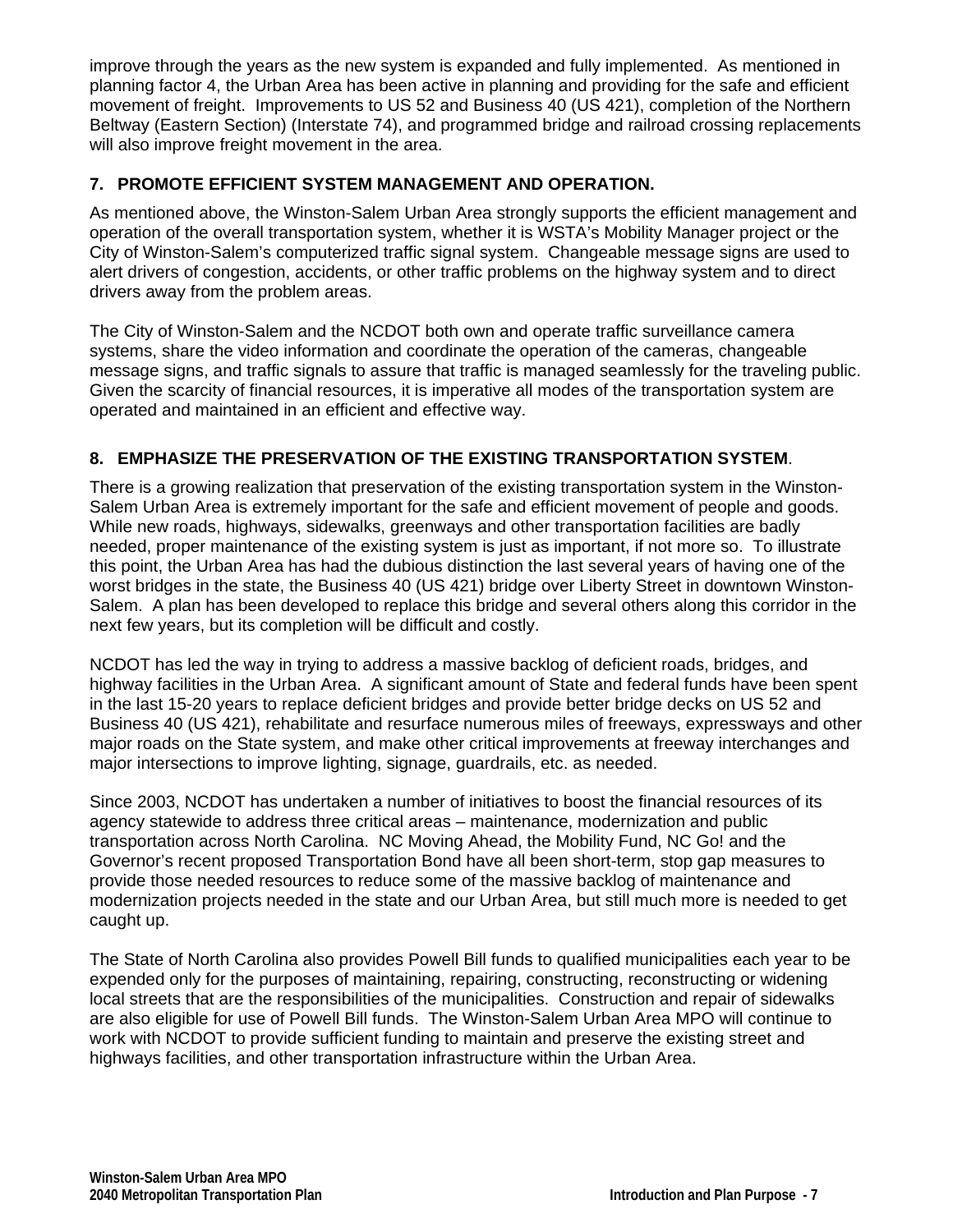# **1.4 Transportation Vision and Objectives, Policies, and Action Agenda**

# **Winston-Salem Urban Area Transportation Vision**

The Winston-Salem Urban Area Metropolitan Planning Organization shall provide a balanced and sustainable multimodal transportation system that links highways, transit, greenways, bikeways and sidewalks into a seamless network that provides choices for people's travel needs.

# **Objectives, Policies and Action Agenda**

Most of the following objectives, policies and action agenda items were developed in as part of the *2030 Legacy Update*, the comprehensive plan adopted by Forsyth County and all municipalities in Forsyth County in 2012 and 2013. Objectives and recommendations related to regional transportation and regional logistics listed below are from the Piedmont Together regional vision endorsed by the Transportation Advisory Committee of the Winston-Salem MPO in March 2015.

The following objectives and recommendations guide the implementation of this 2040 Metropolitan Transportation Plan.

# **Land-Use and Transportation Coordination**

**Objective**: Promote integrated development patterns and transportation networks that work together to support mixed-use, pedestrian-friendly communities and active modes of transportation. Land use and transportation decisions should be consistent and mutually reinforce each other. **Policies** 

- Encourage local jurisdictions to adopt plans and approve developments that make efficient use of our transportation resources and make transit, walking, and biking viable transportation options.
- Encourage transportation planners and providers to utilize the *Legacy 2030 Update* and the adopted plans of other MPO jurisdictions when updating transportation plans and implementing projects and services.
- Invest in transportation projects that further the land use goals of *Legacy* and other adopted land use plans.
- Assure that WSDOT and NCDOT staff participate in long range planning efforts, zoning ordinance revisions and the development review process to better enable coordination between land use and transportation planning.
- Encourage local jurisdictions and NCDOT to adopt and apply comprehensive access management policies/programs to minimize the number of driveways along thoroughfares and arterials to reduce vehicular conflicts, increase pedestrian safety, and maintain/improve roadway capacity.
- Encourage local jurisdictions to review Traffic Impact Study (TIS) standards and to consider whether to expand when a TIS is required for public and private projects and to require analysis of multimodal transportation impacts.

# **Action Agenda**

- Continue to have transportation plans reviewed by the City-County Planning Board to ensure that these plans support land use objectives and maximize the potential for transit and other active modes of transportation.
- Review CTP road classifications to assure consistency between transportation function and land use goals.

# **Integrated Multimodal Transportation Network**

**Objective**: Develop a high-quality, fully-integrated, multimodal transportation network that provides transportation options that meet the short and long term transportation needs of the residents and businesses in the Winston-Salem Urban Area.

#### **Policies**

 Complete key elements of the road network that will enhance manufacturing and logistics strengths, contribute to further development of our economic base, and lessen congestion on existing streets and highways.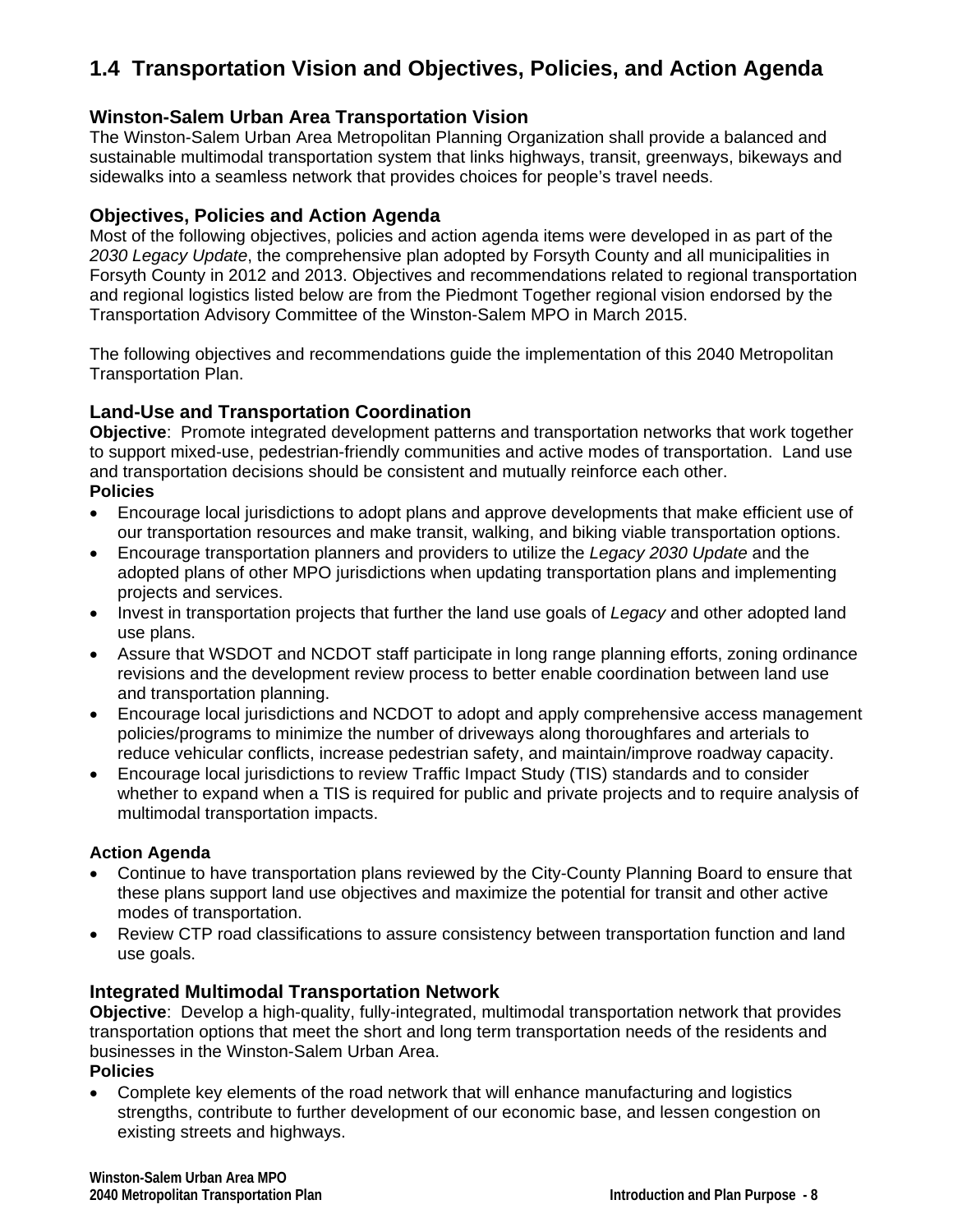- Promote and develop an integrated, multimodal transportation network that offers safe and attractive choices among modes including sidewalks, bikeways, greenways, public transportation, roadways, railways and aviation.
- Assure that new public and private developments include a multimodal transportation network that provides connections to adjacent land uses and transportation facilities.
- Plan and develop the transportation network and individual transportation facilities in a manner consistent with adopted land use plans and sensitive to the human and natural environmental context.
- Consider the impact on both vehicular and pedestrian access and connectivity when evaluating the closure of a street, bridge or other public right-of-way.

#### **Action Agenda**

- Work to fund and implement road projects of regional and area-wide significance.
- Develop and adopt corridor maps for new roads proposed in the CTP.
- Identify and eliminate gaps in the roadway system to increase connectivity, reduce travel distances, improve access, and to provide mobility options for vehicles, transit, bicycles and pedestrians.

# **Street and Highway Network**

**Objective:** Design streets and highways that are safe and efficient for motor vehicle drivers while accommodating transit users, pedestrians and bicyclists and limiting negative environmental impacts. **Policies** 

- Ensure that new roadway projects and major reconstruction projects provide safe, convenient and attractive accommodations for all users including pedestrians, bicyclists, transit riders and motorists.
- Create livable, people-oriented streets by integrating appropriate traffic management principles into new and existing streets.
- Slow motor vehicle speeds throughout the city through traffic calming and proper roadway design.
- Encourage sustainable roadway design and construction best practices to reduce stormwater runoff, maintain and enhance vegetation and minimize environmental impacts.
- Design roadways and bridges to be community assets, serving to connect communities and to enhance the visual appearance of the built environment.
- Use context-sensitive approaches to locate and design transportation facilities to be consistent with adjacent land uses, preserve natural features, protect historic and cultural resources and enhance community appearance.
- Limit the use of undivided multilane streets and utilize raised or landscaped medians to improve safety and capacity while providing opportunities for pedestrian refuge and landscaping.
- Prioritize the safety and needs of pedestrians, bicyclists and transit users over the convenience of motorists.

# **Action Agenda**

- Adopt a Complete Streets policy and develop Complete Streets guidelines.
- Work with municipalities and stakeholders to review and revise street standards to make streets more multi-modal, livable and sustainable.
- Consider the safety of all users when evaluating road and intersection improvement projects.
- Prepare corridor studies with design guidelines that focus on coordination with land use, access management, transit and bicycle accommodation, pedestrian safety features such as sidewalks with planting strips wide enough to allow for landscaping and stormwater recharge, and safe crossings at intersections, highway ramps and over bridges.
- Consider road diets on streets with excessive road width, lanes, and travel speeds using available right-of-way for landscaping, bicycle, transit and pedestrian facilities.
- Continue and enhance traffic management programs that increase safety and livability especially in sensitive areas around schools, parks and institutions.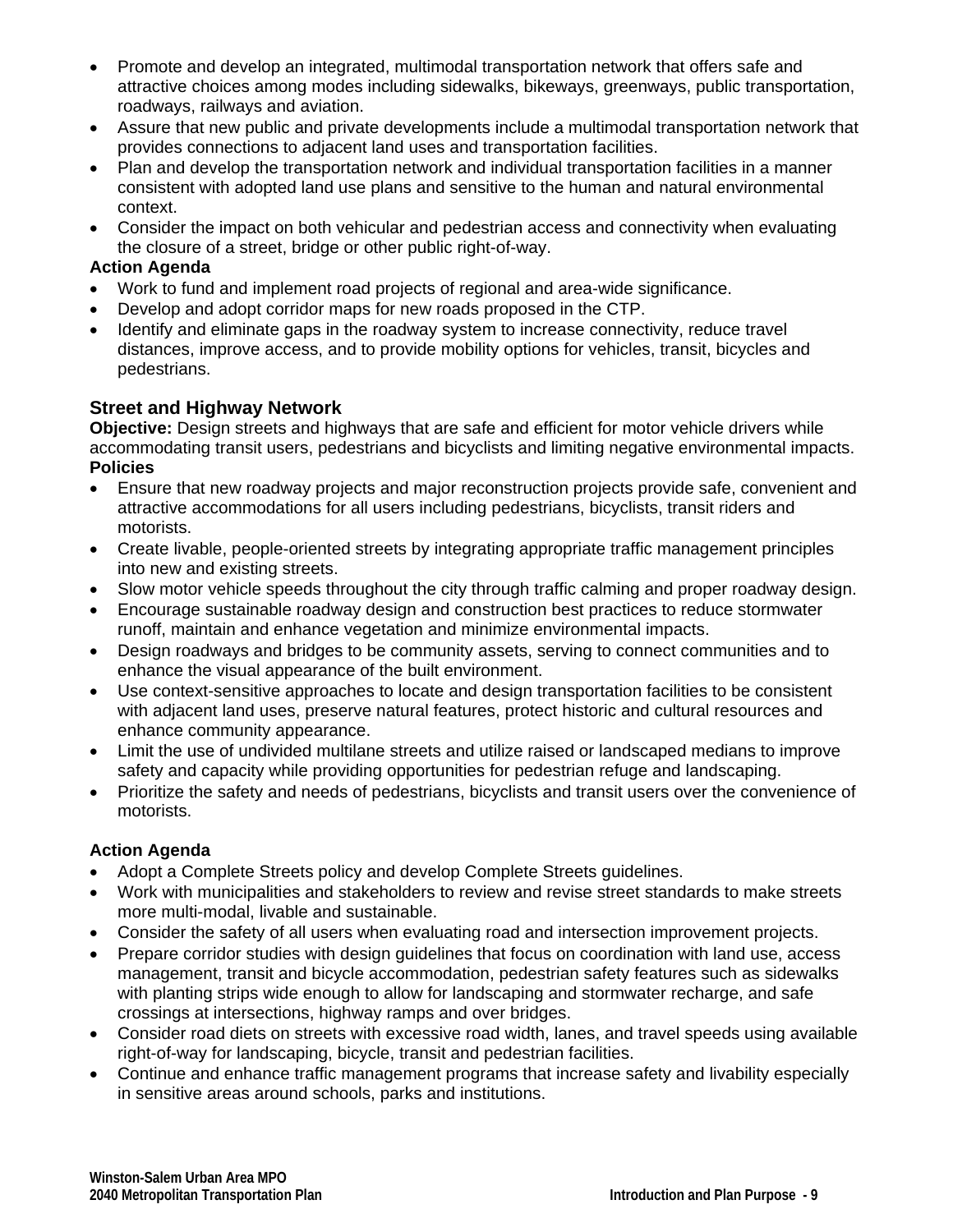# **Bicycle & Pedestrian Transportation**

**Objective:** Create a safe and effective bikeway/sidewalk/greenway network that is integral to the transportation system, links together resources and destinations, provides an alternative to automobile travel, increases recreational opportunities, and advances healthy lifestyles and quality of life. **Policies** 

- Consider bicycle and pedestrian transportation at every level of community planning, including development review, community development, recreation, school siting, and transit.
- Enhance pedestrian and bicycle circulation throughout the community by constructing innovative facilities that comply with current design standards.
- Ensure adequate funding for construction and maintenance of bicycle and pedestrian facilities.
- Accommodate pedestrians and cyclists in all road, bridge, and intersection improvement construction projects, as well as resurfacing projects.
- Add bike lanes to roadways by restriping underused right-of-way or center turns lanes and, where feasible, convert unused or abandoned railroad corridors for bicycle, pedestrian and multiuse paths.
- Support programs to educate residents about their transportation choices and to educate them about how to use those options safely.
- Encourage provision of bicycle support facilities, such as bicycle parking and personal showers and lockers for new and existing office developments and employment centers to encourage bicycling as transportation.
- Provide sidewalks that are safe and appealing to pedestrians of all ages and abilities by including features, such as tree canopies, sidewalk terraces, pedestrian signals, crosswalks, and refuge islands.

# **Action Agenda**

- Implement a complete streets policy at the MPO level to ensure that all users are considered in all roadway projects.
- Update and implement the existing bicycle and pedestrian plans and fund projects based on a priority ranking system.
- Amend the UDO to help create walkable and bikeable mixed-use neighborhoods that offer a full complement of bicycle and pedestrian accommodations.
- Develop a comprehensive active transportation plan that integrates bicycle, pedestrian, and greenway components.
- Provide or require the construction of sidewalks, bicycle facilities, multi-use paths, and greenways consistent with the cross-sections established in the CTP.
- Prioritize candidate sidewalks projects based on the benefit they provide to the community in terms of pedestrian transportation.
- Reserve, obtain, or acquire right-of-way or easements for proposed bikeways, sidewalks, multiuse paths, and greenways if facilities are not required to be constructed as part of the development approval process.
- Undertake walkability and bikeability audits to identify deficiencies and target areas for improvements.
- Work with major employers and institutions to develop plans to improve facilities and increase active transportation.

# **Public Transportation**

**Objective:** Enhance and expand public transportation into a system of buses, vanpools, car pools and special population transit services that is efficient, convenient, safe and cost-effective. Increase transit use through service enhancement, improved pedestrian and bicycle linkages, and transit supportive development patterns.

# **Policies**

- Promote and support quality transit and paratransit services to enhance mobility options for all residents and visitors especially those with special needs including senior citizens, the disabled, and transit-dependent persons.
- Encourage expansion of existing transit to provide service on Sundays and to high-growth areas that are not currently serviced by transit.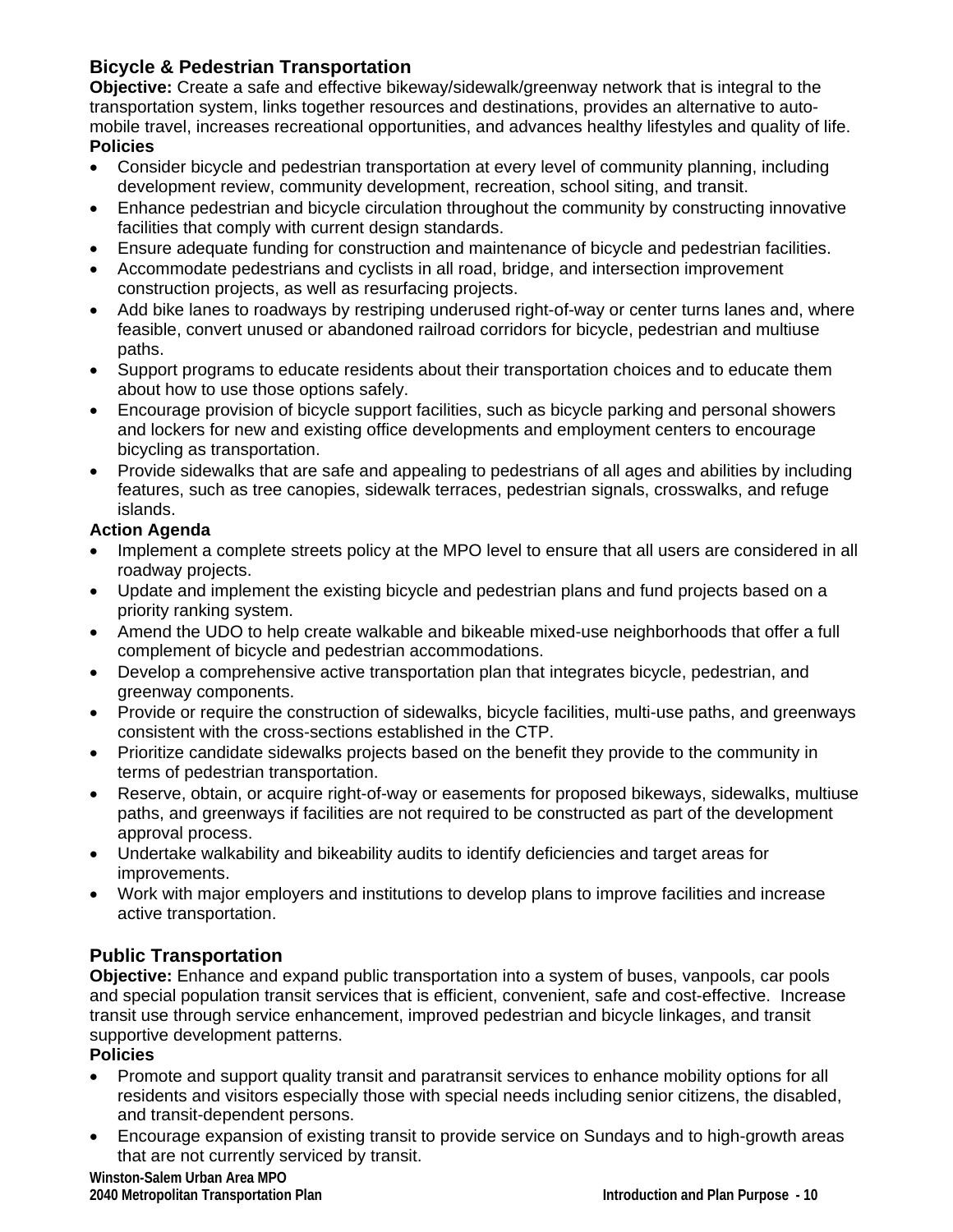- Locate governmental services and health facilities where they can be served by public transportation.
- Encourage transit system routes and land use development patterns that support transit use and help to make transit convenient and cost effective.
- Connect people and transit by prioritizing sidewalk and bicycle infrastructure investments adjacent to transit routes.
- Encourage increased public transit ridership by offering Internet access and other conveniences and amenities.
- Investigate alternative public transportation opportunities such as the urban circulator for the downtown to promote housing and employment investments while increasing urban vitality.

#### **Action Agenda**

- Review and coordinate the existing public transportation service in relation to land use goals and expand the system to connect the transit hubs with activity centers, town centers, major employers and venues along identified Growth Corridors.
- Equip WSTA buses and major transit stops with Internet service, charging stations and other safety and comfort amenities.
- Implement the recommendations of the Regional Transit Development Plan including PART Express Corridors, Transit Emphasis Corridors, local route extensions, and the urban circulator.
- Consider reconfiguring bus transit service to maximize interconnectivity to these new services and expand into underserved areas.
- Update and implement the Human Services Transportation Coordination Plan to improve transportation services for persons with disabilities, older adults and lower income persons.
- Study the feasibility and effectiveness of establishing satellite transit hubs at key locations.
- Establish park and ride lots at key locations along Growth Corridors, Activity Centers and outlying municipalities.
- Continue to require transit stops and shelters, as appropriate, through the site plan review process.
- Explore the proper spacing of transit stops and improve bus stop and shelter amenities.
- Work with the communities and institutions to substitute event shuttle services where feasible to allow for reduced parking requirements.

# **Regional Coordination and Cooperation**

**Objective**: Create a strong multi-modal regional transportation system that provides regional mobility, encourages economic development, promotes sustainable growth patterns and preserves the natural and built environments of the region.

#### **Policies**

- Continue to work with regional planning partners and transportation agencies to coordinate transportation planning, operations, and funding priorities for roads, transit, commuter rail, and other transportation modes.
- Support the Piedmont Authority for Regional Transportation (PART) in providing transit service and demand management programs in the Triad region.
- Work with regional organizations and other jurisdictions on collaborative land use and transportation planning efforts.
- Establish a structure to locally fund and promote the development of a regional transportation network.
- Support regional planning and sustainability efforts, such as Piedmont Together, the Piedmont Triad's Sustainable Communities Planning Project.
- Coordinate roadway improvement projects to support regional transit service.
- Work with regional partners to develop multi-jurisdictional greenways and bikeways and **Action Agenda**
- Evaluate the roles and responsibilities of existing transportation organizations and agencies in order to be competitive for federal and state funding, reduce redundancies in planning and operations, and be better stewards of transportation resources.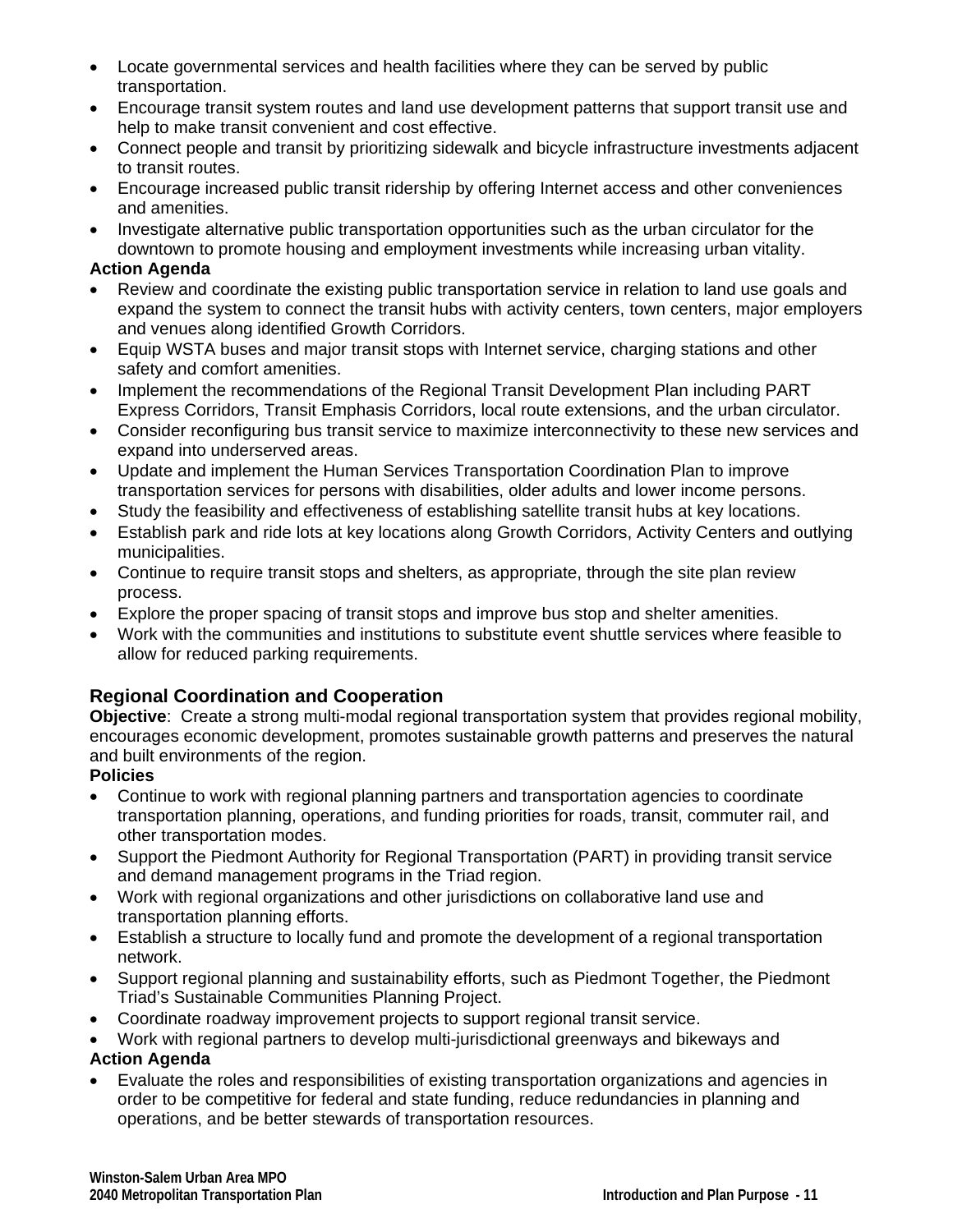- Implement PART's Regional Transit Development Plan, including the Bus Rapid Transit (BRT) Gold Routes which is to serve as commuter rail precursor.
- Implement PART's Piedmont Triad Regional Seamless Mobility Study to consolidate, coordinate and improve communication among the transit systems in the Triad.

# **Commuter Rail Transportation**

**Objective:** Support policies and development patterns to make establishment of a regional commuter rail system feasible in the future.

**Policies** 

- Encourage land use development patterns compatible with a regional rail system including mixed use, higher density and transit/pedestrian oriented design.
- Ensure that land use policies support increased density along potential commuter rail corridors and around potential rail stations.
- Preserve existing rail lines and rights-of-ways for future regional and local rail service or for interim or permanent pedestrian and bicycle use.

# **Action Agenda**

- Implement growth management plans to create the type and density of development needed to support commuter rail.
- Implement PART's Regional Transit Development Plan including the Bus Raid Transit Gold Route to serve as a commuter rail precursor.
- Update the commuter rail study and consider a wide range of potential corridors including existing rail lines and major road rights-of-way.

# **Freight Transportation**

**Objectives**: Provide a safe and efficient freight transportation system that improves existing levels of freight access and mobility, supports the region's economic wellbeing and minimizes negative impacts on sensitive land uses and the environment.

Work with other Triad jurisdictions to maintain and enhance the region's competitive edge as a transportation and logistics hub along the Eastern Seaboard by focusing on facilities and infrastructure planning, improving coordination and cooperation among stakeholders.

# **Policies**

- Consider freight movement as a priority in roadway planning, infrastructure investment and land use decision making. Seek to maintain a low level of traffic congestion in the region along Unlimited Truck Routes.
- Consider access to freight terminals, warehouses and other industrial uses in land use decision making. Direct transportation investment to improve access to existing such facilities.
- Support efforts to improve freight movement to and around Smith Reynolds Airport and the Piedmont Triad International Airport.

# **Action Agenda**

- Identify the transportation link between freight and economic development opportunities.
- Engage the freight community in the planning process, particularly in the development of the transportation plan and TIP.
- Define the term "freight corridor" for transportation planning purposes.
- Identify short- and long-term freight-related needs or projects pertaining to major freight corridor studies.
- Develop a process to effectively evaluate, monitor, and implement freight-related strategies and specific improvements to sustain or enhance system performance within freight corridors.
- Develop a process to collect traffic data and monitor the system performance and reliability of the regional transportation system with regard to major freight movements (e.g., travel time, speed, delay time, etc.).
- Develop freight planning performance measures in order to document, monitor, and evaluate freight-related system-level reliability goals or other established performance level goals.
- Continued investments within the vicinity of PTIA as outlined in the Airport Area Plan, CTP and Collector Street Plan.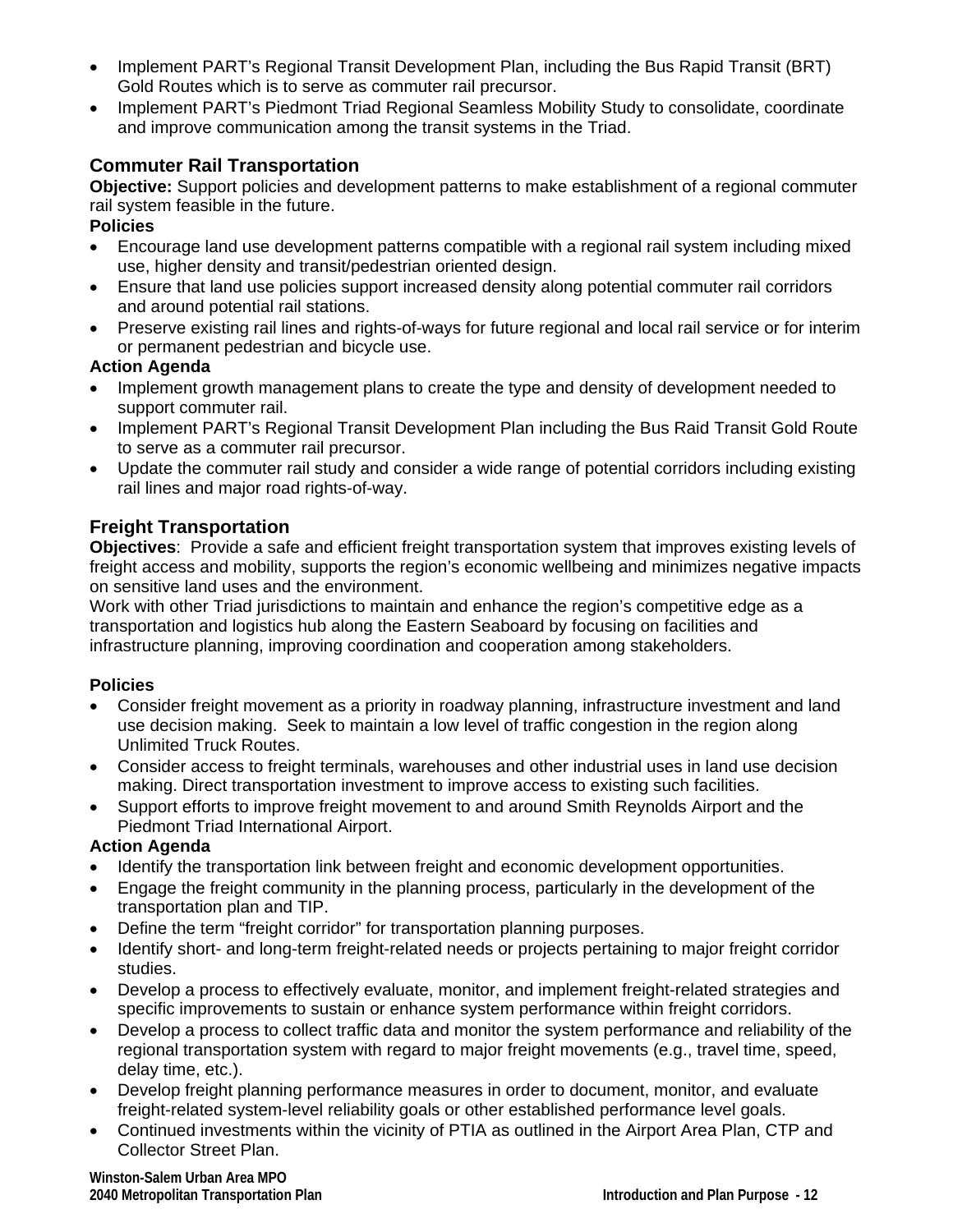- Coordinate needed improvements to meet the advancements of the PTIA logistical hub, and proposed PTI Air Logistics Hub and Piedmont Triad Aerotropolis.
- Implementation of an Intermodal Management System.
- Coordinate with NCDOT on the development of future rail improvements.
- Closely coordinate area roadway planning with freight objectives, including access and mobility in the context of other community planning objectives.
- Develop a comprehensive vision for freight infrastructure in the region.
- Develop a multimodal freight network strategy in the region designed to create, protect and maintain transport links, connecting intermodal facilities and appropriate modes, both public and private.
- Expand logistics educational and career opportunities for the Piedmont Triad workforce.

# **Air Transportation**

**Objective:** Support efforts to improve air service, promote economic development and provide transportation access to Smith Reynolds Airport and the Piedmont Triad International Airport (PTIA). **Policies** 

- Consider passenger and freight access to Smith Reynolds and PTIA as part of the transportation planning process and transportation investment decisions.
- Support Smith Reynolds Airport in its efforts to adopt and implement an updated master plan.

# **Regional Travel Demand Model**

**Objective:** Develop and use a regional travel demand model that not only serves to meet State/federal requirements, but also provides useful information for land use and transportation planning in the urban area.

# **Action Agenda**

- Continue to work cooperative with PART and other Triad MPOs on the Triad Regional Demand Model and the Air Quality Conformity Determination.
- Revise the Triad Regional Travel Demand Model to be more useful and responsive for testing land use and transportation alternatives (a.k.a. scenario planning) and for small area studies.
- Comprehensively update socio-economic data to be used in the Triad Regional Demand Model using update-to-date socio-economic data and the growth and development recommendations of adopted land use plans of area jurisdictions.

# **Congestion Management, Safety and Travel Demand Reduction**

**Objective:** Establish policies and programs to improve the efficiency of the roadway network, reduce congestion and pollutant emissions, increase safety, and reduce vehicle miles traveled (VMT) and single-occupancy vehicle use.

# **Policies**

- Institute new technologies and management strategies to move vehicular traffic more effectively and efficiently.
- Monitor system safety and analyze crash data for both spot improvements and future needs.
- Support PART in providing demand management programs, including transit, ridesharing, vanpooling, and awareness programs such as Triad Commute Challenge.
- Encourage employers to reduce travel demand by providing transit subsidies, bicycle facilities, alternative work schedules, ridesharing, telecommuting and work-at-home programs, and preferential parking for carpools and vanpools.
- Promote telecommuting and assure that land use regulations do not inhibit it.

# **Action Agenda**

- By 2017, fully upgrade the City of Winston-Salem signal system.
- By 2017, implement a system to collect volume and turning movement count data and retime coordinated signal systems and corridors on a biennial basis.
- In the process of collecting crash data and summaries, coordinate the identification of deficient locations and the determination of potential strategies and improvements with NCDOT on an annual basis. Review locations with high vehicular crashes involving pedestrians and bicyclists to identify needed improvements.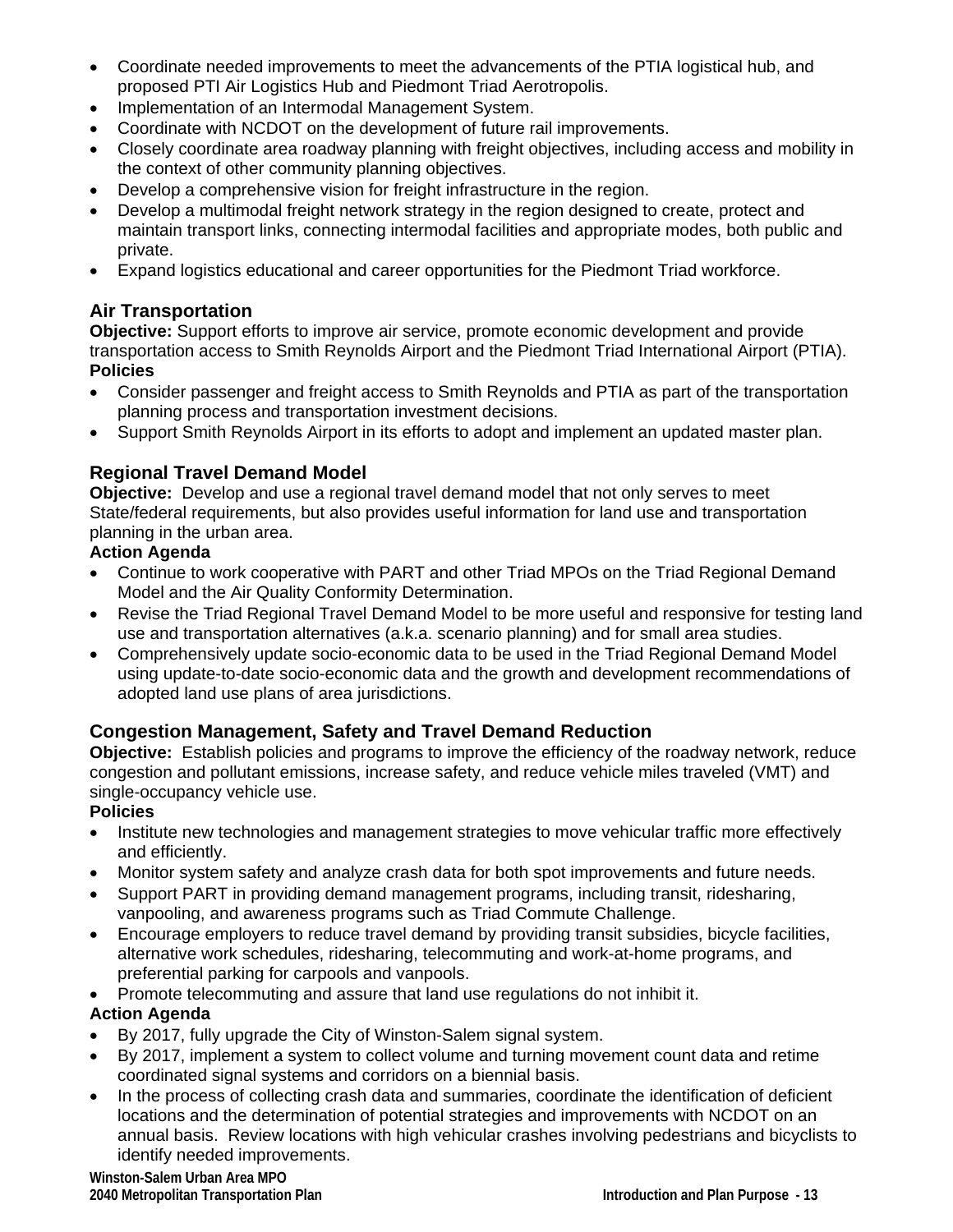- Encourage businesses to work with PART and WSTA on transit incentives and develop strategies to encourage active transportation modes.
- In the short term, expand PART service to neighboring counties and WSTA service to northwestern Winston-Salem and add additional circulation bus service.
- In the next two to ten years, implement the recommendations of the Piedmont Triad Seamless Mobility Study to enhance connectivity among transit services.
- Increase service levels throughout the region with a dedicated source of federal funds for public transportation, implementation of weekend service, and increased participation and involvement on the PART and WSTA boards and committees.
- Develop the Triad Intermodal Transportation Center complex.
- By 2020, install approximately 30 miles of bicycle lanes and on-road bicycle facilities to increase transportation mode options.

# **Transportation Funding**

**Objective:** Ensure adequate long-term funding for maintenance and construction of all modes of transportation facilities.

# **Policies**

- Ensure adequate funding for construction and maintenance of all modes of transportation.
- Aggressively seek State and federal funds for local transportation projects. Leverage State and federal grant funds to supplement local resources whenever possible.
- Consider a wide range of standard and innovative funding sources for transportation funding, including bond issues, assessments and fees-in-lieu, taxes, toll roads, and public/private partnerships.
- Ensure that transportation infrastructure investments are equitably distributed throughout the MPO.

# **Action Agenda**

- Develop funding strategies for maintenance of existing and construction of new transportation facilities.
- Seek State enabling legislation, as necessary, to expand transportation funding sources.
- Require developers to provide right-of-way, make improvements, construct facilities, or provide fees-in-lieu to help alleviate the traffic impacts of their projects.
- Make greater use of the mass transit tax portion of the property tax to pay for increased transit service.
- Consider seeking voter approval of a  $\frac{1}{2}$  cent sales tax to fund regional transit service expansion as allowed by the NC General Assembly.
- Pursue State and federal sources and innovative financing options to assist in funding transit infrastructure investments.

# **Transportation Planning Process**

**Objective:** Support an open, inclusive and participatory transportation planning process. **Policies** 

 Ensure that transportation planning and decision-making is an open, collaborative process that includes citizens and local, State, and federal governments.

# **Action Agenda**

• Follow the Public Participation Policy adopted by the MPO to bring a broad cross-section of the public into transportation policy, planning and investment decision-making processes.

# **Human and Natural Environment and Transportation**

**Objective:** Develop a transportation system that respects and enhances the human and natural environment.

**Policies** 

- Identify and address the needs of minority and low-income populations in making transportation decisions.
- Develop land use and transportation plans and projects that improve air quality.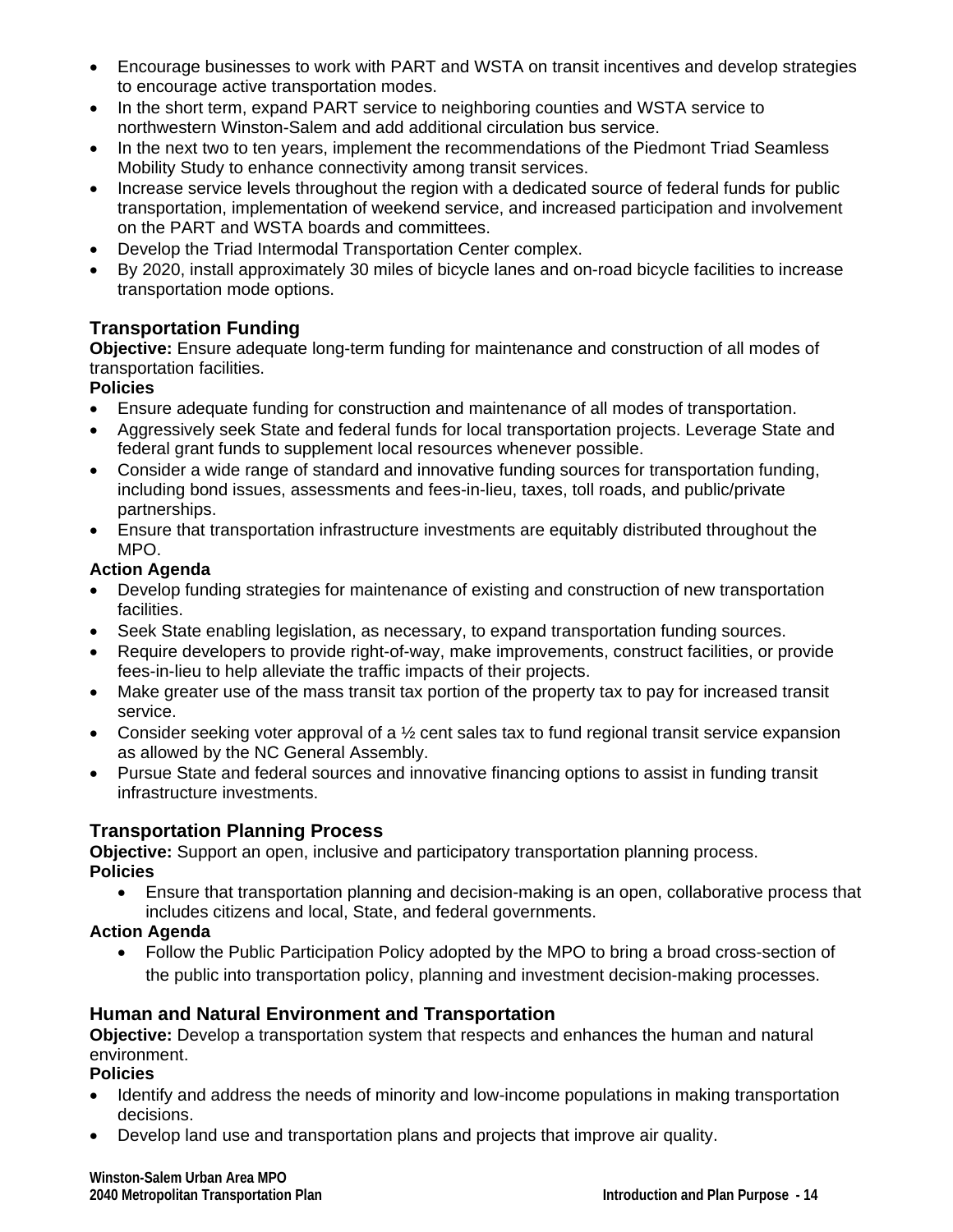Design transportation facilities to be consistent with adjacent land uses, preserve natural features, protect historic and cultural resources, and enhance community appearance.

# **Action Agenda**

- Implement the recommendations of the Environmental Justice (EJ) Plan.
- Follow the consultation procedures and the mitigation strategies established in the Consultation and Environmental Analysis and Mitigation Plan.
- Use Context Sensitive approaches for all transportation projects to involve stakeholders, minimize impacts to neighborhoods, historic resources, and sensitive natural areas, conserve energy resources, reduce greenhouse gas emissions and limit air pollution.

# **Healthy, Active Transportation**

**Objective:** Support development patterns and transportation networks that promote healthy lifestyles and increase active transportation options.

#### **Policies**

- Consider the potential positive and negative impacts of new transportation projects on health and equity prior to approval.
- Ensure that affordable transportation services are available to and from health and other community facilities, especially for the elderly, special needs, minority and low-income groups.
- Promote land use patterns and street connectivity that allow children to be more self-sufficient.
- Collaborate with community organizations to help remove barriers to mobility and access to public and private facilities and services.

#### **Action Agenda**

- Identify neighborhoods/areas with active living (walking, biking and transit) deficiencies and prioritize improvements for these areas.
- Collaborate with transit service providers to serve people who are transit-dependent by improving connections to job opportunities, health facilities, healthy food outlets and recreation facilities

# **Environmental Justice**

**Objective:** Identify and address the needs of minority and low-income (MLI) populations in making transportation decisions.

#### **Policies**

- Enhance the MPO's analytical capabilities to ensure that the long-range transportation plan and the Transportation Improvement Program (TIP) comply with Title VI.
- Identify residential, employment, and transportation patterns of MLI populations so that their needs can be identified and addressed, and the benefits and burdens of transportation investments can be fairly distributed.
- Evaluate and improve, where necessary, public involvement processes to eliminate participation barriers and engage MLI populations in transportation decision making.

# **Action Agenda**

• Implement the recommendations of the Environmental Justice (EJ) Plan of the 2040 Metropolitan Transportation Plan.

# **1.5 Metropolitan Transportation Plan Public Involvement Process**

The Winston-Salem Urban Area Metropolitan Planning Organization (MPO) began public review of the 2040 Metropolitan Transportation Plan (MTP) Street and Highway Project List by Horizon Years in conjunction with the draft 2016-2025 State Transportation Improvement Program (STIP) for the MPO in February 2015. A public drop in meeting and public hearing were held on February 19, 2015. The Draft 2040 MTP mapping and contact list were sent to all State and Federal environmental agencies for preliminary regional review. A full discussion of the environmental consultation is in the Environmental section of the document and Appendix. The Winston-Salem DOT and City/County Planning Board staff reviewed each section of the existing long range plan and all information including each transportation mode was updated to reflect the changes that have occurred since the 2035 LRTP Update was adopted in January 2013.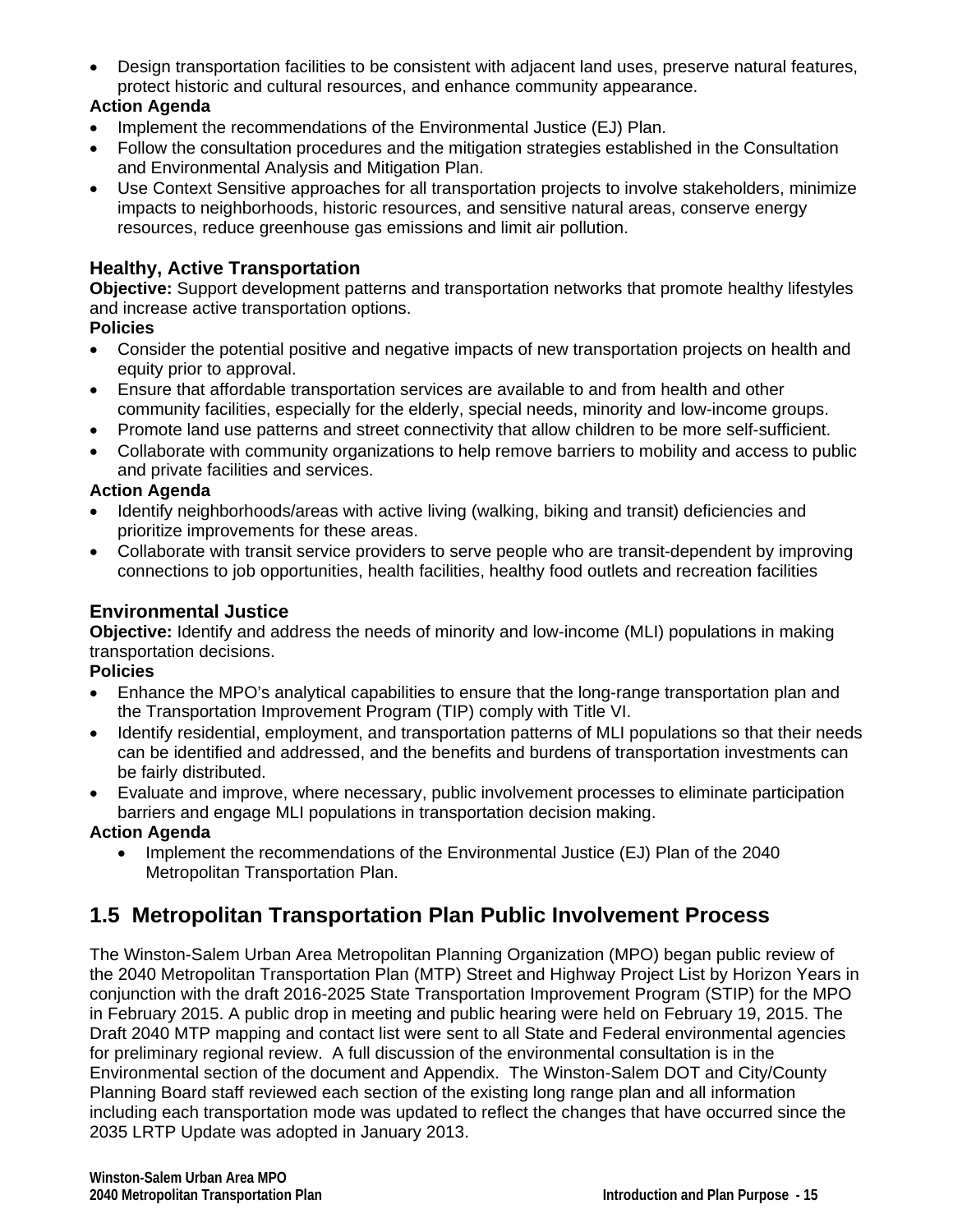

Transportation planners for the Winston-Salem Urban Area Transportation Advisory Committee, the Piedmont Authority for Regional Transportation and the Winston-Salem Transit Authority need your input on a long range plan for improving our transportation system through 2040, called the Draft 2040 Metropolitan Transportation Plan (MTP). The plan covers all facets of transportation, including highways and streets, mass transit, bike lanes, greenways, commercial transport, rail and air.

They are also seeking input on two related documents: the Draft Air Quality Conformity Determination Report, and the Draft Fiscal Years 2016-2025 Metropolitan Transportation Improvement Program (MTIP).

You can review the documents and meet with staff at these locations:

- Jul 18, 10 am to 12 pm, Shallowford Square, 6550 Shallowford Rd, Lewisville, NC
- Jul 23, 5 pm to 7 pm, The Booe House, 5135 Sullivantown Rd, Walkertown, NC
- Jul 23, 4 pm to 7 pm, Village of Clemmons Town Hall, 3715 Clemmons Rd, Clemmons, NC
- Jul 28, 11 am to 2 pm, Clark Campbell Transportation Center, 100 W. Fifth Street, Winston-Salem, NC \*
- Jul 30, 4 pm to 6 pm, Tanglewood Farmers Market, 4061 Clemmons Road, Clemmons, NC
- Aug 8, 10 am to 12 pm, Dixie Classic Farmers Market, 421 W. 27th St, Winston-Salem, NC
- Aug 15, 10 am to 3 pm, Honeybee Festival, 702 W Mountain St, Kernersville, NC
- Aug 18, 10 am to 3 pm, Forsyth County Health Department, 201 N Chestnut St, Winston-Salem, NC\*
- \*Spanish language translation available at these meetings

Drafts are available online at www.dot.cityofws.org, and copies will be placed July 16 through August 20 at all town halls and public libraries in the urban area, at NC Dept. of Transportation Offices, 375 Silas Creek Pkwy, and at Suite 307 in the Stuart Municipal Building.

Come out and give your thoughts directly to DOT staff or send your thoughts via mail, fax or e-mail by August 20 to: Fredrick Haith, Winston-Salem Dept. of Transportation, P.O. Box 2511, Winston-Salem, NC 27102, 336-748-3370 (fax), fredrickh@cityofws.org

The Winston-Salem Urban Area Metropolitan Planning Organization (MPO) does not exclude participation or discriminate in any program or activity receiving Federal assistance on the grounds of race, color, national origin, sex, age, or disability. Any person who believes they have been aggrieved by an unlawful discriminatory practice regarding the **Winston-Salem Urban Area MPO** programs has a right to file a formal complaint with Angela Carmon, City Attorney, City of Winston-Salem, P.O. Box 2511, 27102, within one hundred and eighty (180) days following the date of the alleged discrimination occurrence.

 The Interagency Consultation Partners for Air Quality Conformity worked through the winter and spring to meet conformity for the region with the 2040 MTPs. The FY 2016-2025 Metropolitan Transportation Improvement Programs (MTIP) were evaluated with the draft 2040 MTP project lists and the MPO addressed all comments from the Interagency partners. The NCDOT conducted an air quality conformity analysis and determination in June 2015.

On July 16, 2015, this draft 2040 MTP document, draft 2016–2025 MTIP and the draft Air Quality Conformity Determination Report was distributed to each library and Town Hall in the MPO, NCDOT Division 9 offices, and members of the TCC and TAC for public review. In addition, the document was available on the City of Winston-Salem website: dot.cityofws.org.

The adjacent announcement was placed in the local newspapers for the Winston-Salem Urban Area. The 2040 MTP and three transportation issues are the focus of Winston-Salem TV13 spots being broadcast throughout the months of July and August. Also, a new outreach with targeted social media advertisements linked to a 30 second video spot advertising the 2040 MTP will be implemented. The draft documents will be out for a public comment review period from July 16<sup>th</sup> through August  $20<sup>th</sup>$ , 2015, with eight public involvement meetings being held throughout the MPO during the months of July and August.

An MPO Newsletter, at the end of this chapter, was mailed and e-mailed to announce the availability of the draft 2040 Metropolitan Transportation Plan, draft 2016- 2025 Metropolitan Transportation Improvement Program (MTIP) and draft Air Quality Conformity Determination Report for public review and to notify the public of meeting dates, times and locations. The e-mail went to neighborhood associations, churches, various minority and civic groups or organizations.

During the public review period, meetings will held throughout the MPO with Spanish language translation available at two meeting sites, the Transportation Center and the Public Health Department. A Spanish language hotline notice has been published on the cover of the document and is available throughout the public review period.